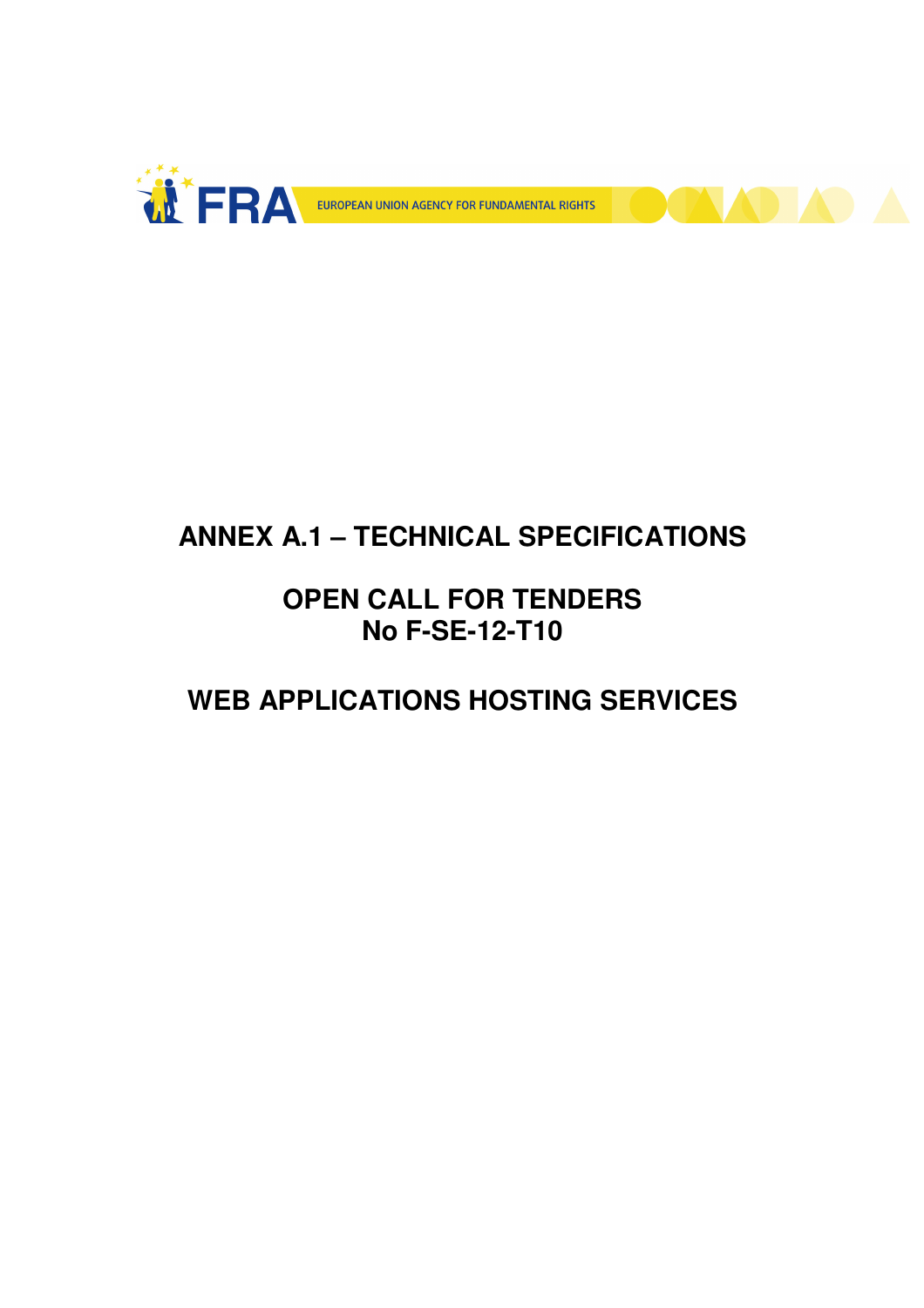# **Table of Contents**

| $\bm{l}$       |                                 |                                                                                      |    |
|----------------|---------------------------------|--------------------------------------------------------------------------------------|----|
|                | 1.1                             |                                                                                      |    |
|                | 1.2                             |                                                                                      |    |
| $\overline{2}$ |                                 |                                                                                      |    |
| 3              |                                 |                                                                                      |    |
| 4              |                                 | Overview of current situation $\frac{1}{1}$ 5                                        |    |
|                | 4.1                             |                                                                                      |    |
|                | 4.2                             |                                                                                      |    |
|                | 4.3                             |                                                                                      |    |
| 5              |                                 |                                                                                      |    |
|                | 5.1                             | General conditions for the provision of services ________________________________ 6  |    |
|                | 5.2                             |                                                                                      |    |
|                | 5.3                             |                                                                                      |    |
|                | 5.4<br>5.4.1<br>5.4.2<br>5.4.3  |                                                                                      |    |
|                | 5.4.4<br>5.4.5<br>5.4.6         |                                                                                      | 9  |
|                | $5.5^{\circ}$<br>5.5.1<br>5.5.2 |                                                                                      |    |
|                | 5.6                             |                                                                                      |    |
|                | 5.7                             | Take-over and hand-over of existing web-applications ____________________________ 13 |    |
|                | 5.8                             |                                                                                      |    |
|                | 5.9                             |                                                                                      |    |
|                | 5.10                            | Language                                                                             | 13 |
| 6              |                                 |                                                                                      | 13 |
|                | 6.1                             |                                                                                      |    |
|                | 6.2                             |                                                                                      |    |
|                | 6.3                             |                                                                                      |    |
|                | 6.4                             |                                                                                      |    |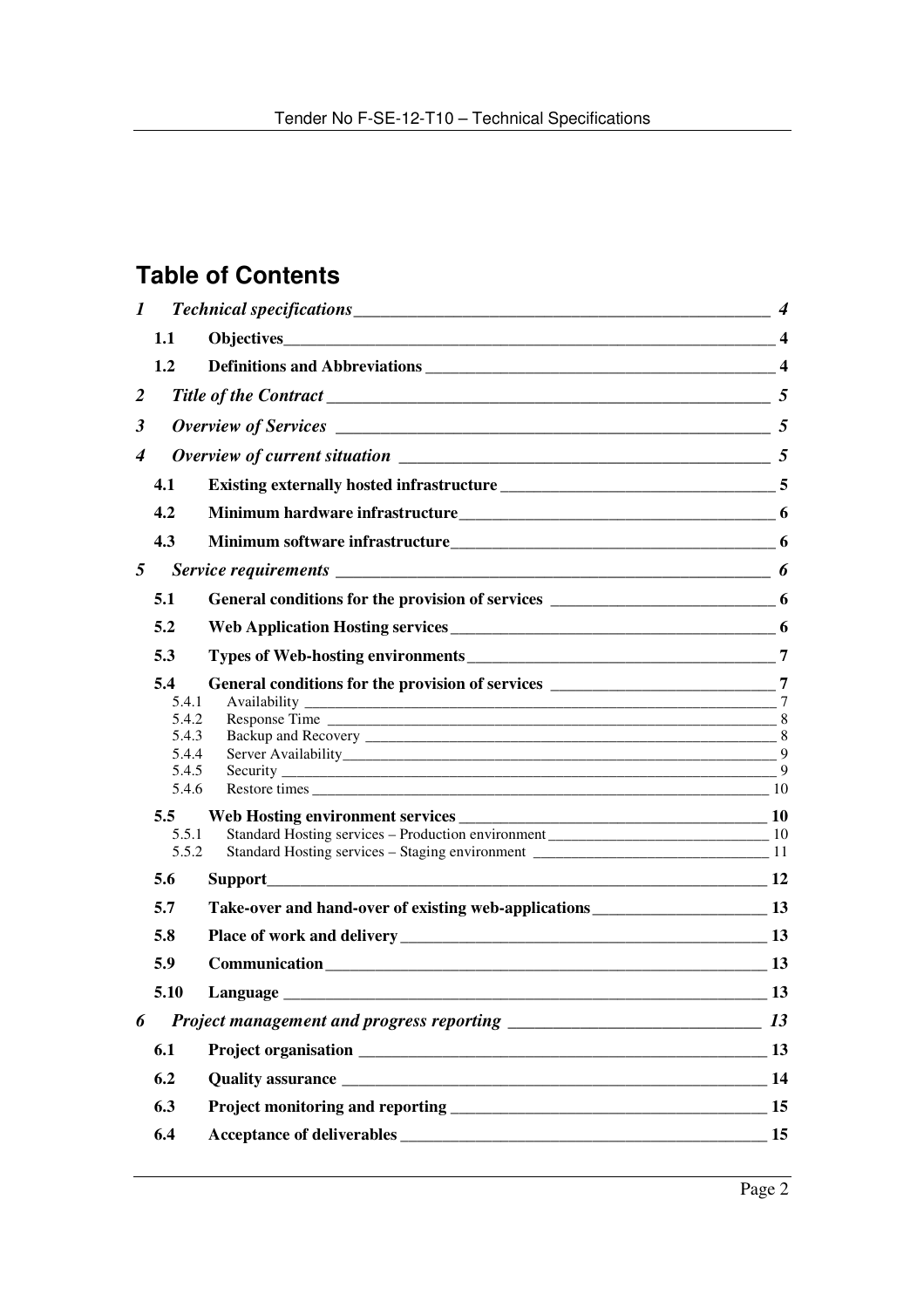# Tender No F-SE-12-T10 – Technical Specifications

|     | 16        |
|-----|-----------|
| 7.1 | 16        |
| 7.2 |           |
| 7.3 |           |
| 8   |           |
| 8.1 |           |
| 8.2 | <b>18</b> |
| 8.3 |           |
| 8.4 | 19        |

# **List of Tables**

| Table 1: List of terms         |  |
|--------------------------------|--|
| Table 2: Service restore times |  |
| Table 3: List of profiles      |  |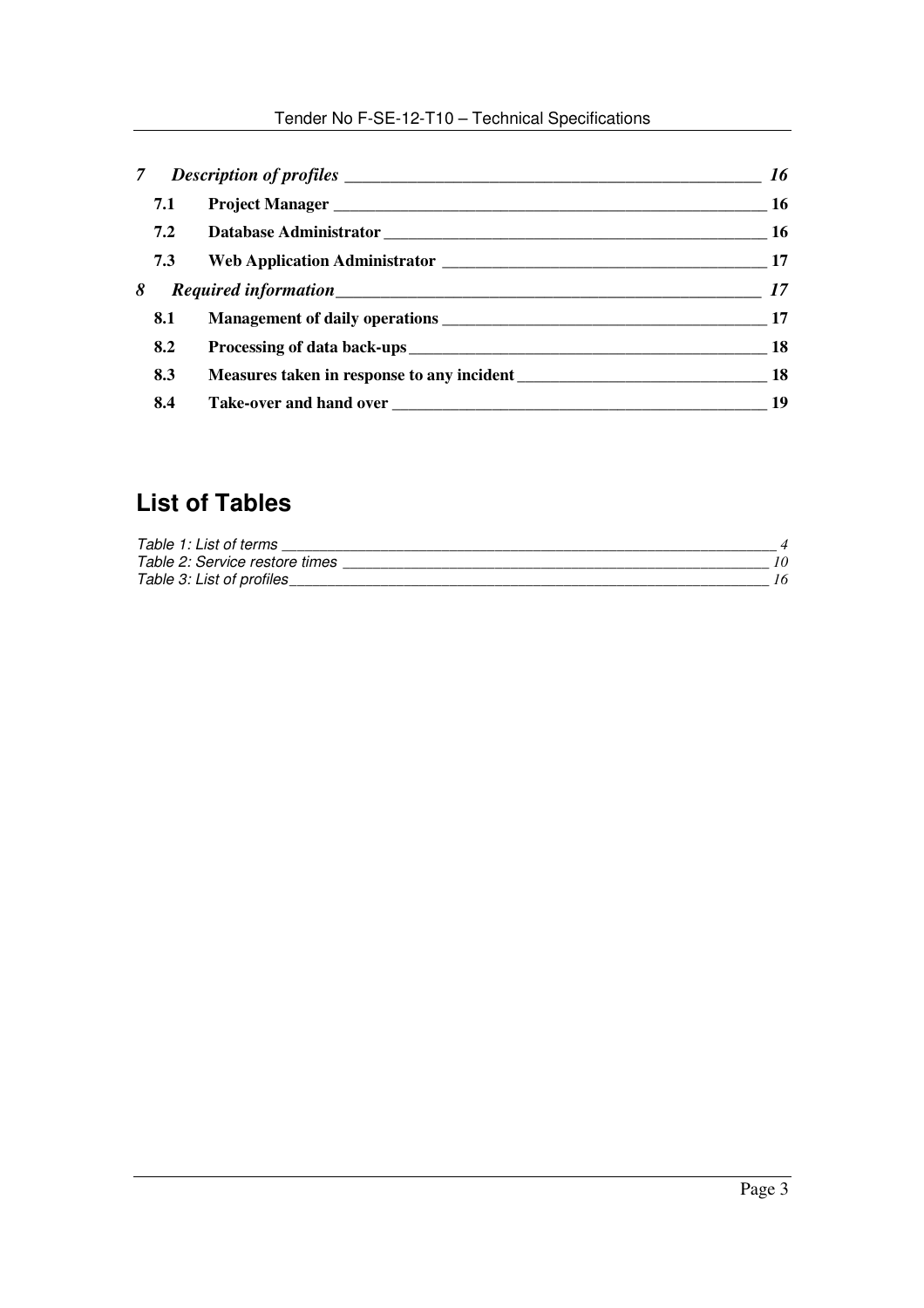# **1 Technical specifications**

#### **1.1 Objectives**

The objective of the Agency is to provide the relevant institutions, bodies, offices and agencies of the Community and its Member States implementing Community law with assistance and expertise relating to fundamental rights in order to support them when they take measures or formulate courses of action within their respective spheres of competence to fully respect fundamental rights. The Agency became operational on 01 March 2007.

The Agency intends to sign a framework contract for the provision of Web Applications Hosting services as described in the present document.

#### **1.2 Definitions and Abbreviations**

The following table lists the abbreviations and definitions term used in the present document.

| <b>Term</b>                          | <b>Definition</b>                                                                                                                                                                                                                                 |  |
|--------------------------------------|---------------------------------------------------------------------------------------------------------------------------------------------------------------------------------------------------------------------------------------------------|--|
| <b>FRA</b>                           | European Union Agency for Fundamental Rights                                                                                                                                                                                                      |  |
| FRA WCM (new)                        | This is the new FRA web content management system which<br>uses the Drupal CMS and hosts the Agency's website. It<br>replace the old WCM in September 2012.                                                                                       |  |
| FRA WCM (old)                        | This is the old web content management application based<br>on BEA Weblogic 9.2 and ORACLE 10g technologies that<br>hosts the Agency's website. It was replaced by the new<br>Drupal 7 WCM in September 2012.                                     |  |
| <b>FRA InfoPortal</b>                | This is an information portal application based on BEA<br>Weblogic 9.2 and ORACLE 10g technologies. It is foreseen<br>that this version of the InfoPortal may be replaced by a new<br>version using Drupal or another technology in 2013 or 2014. |  |
| FRA survey software                  | This is online survey software used by the FRA, the PHP-<br>based LimeSurvey 1.91.                                                                                                                                                                |  |
| FRA<br>web<br>statistics<br>software | This is the web statistics software used by the FRA. Currently<br>this is Google Urchin 6 which will be replaced in the near<br>future by the open source web statistics software Piwik.                                                          |  |

#### **Table 1: List of terms**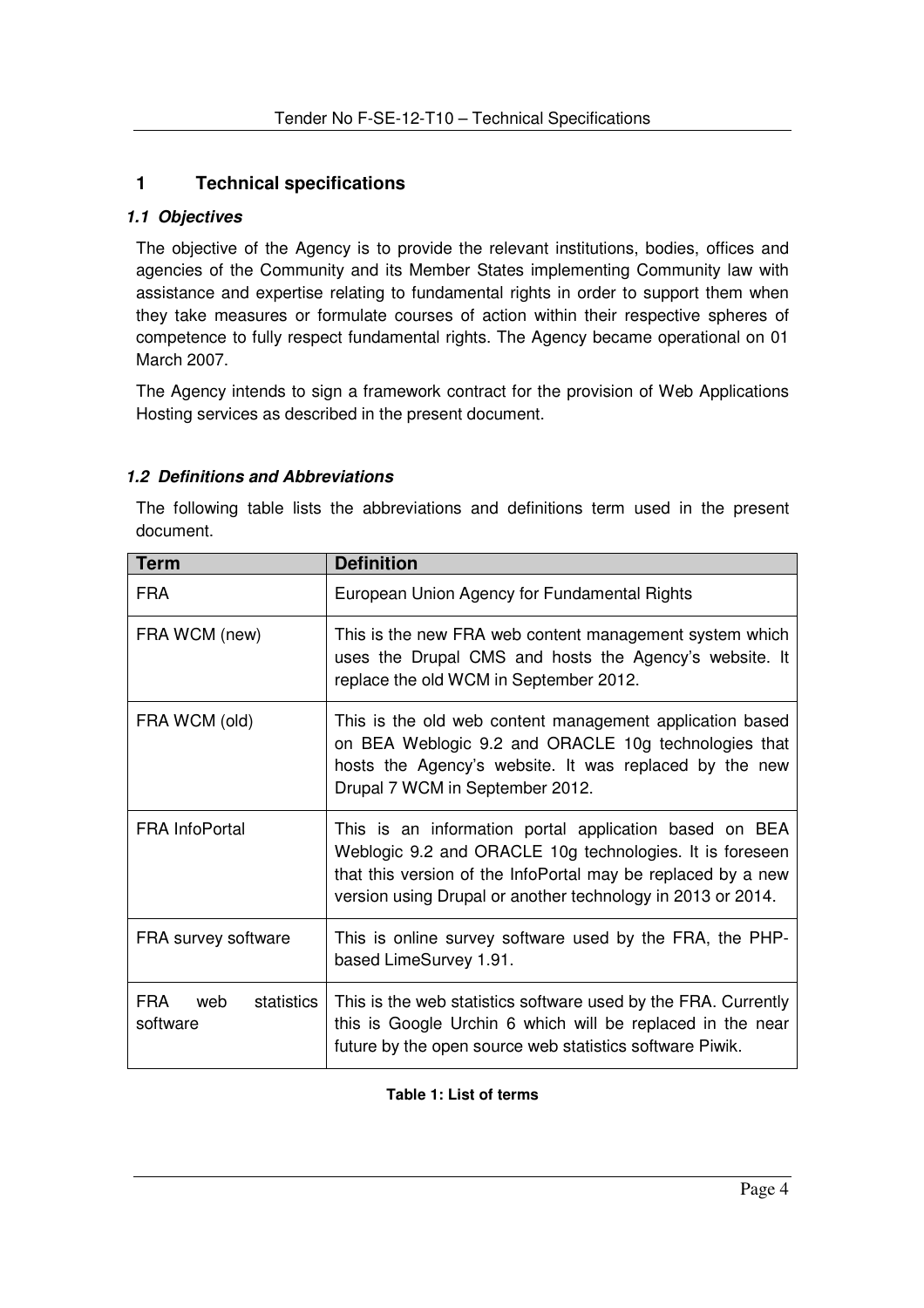# **2 Title of the Contract**

The title of the contract is "Web applications Hosting services".

# **3 Overview of Services**

The services that could be requested by FRA relate to the hosting of web applications (including provision of back-ups and access logs). The Agency's current policy is to outsource internet based web applications to ensure the highest quality of services to its stakeholders.

The following section provides an overview of the applications presently in use by the FRA. This list is provided in order to present an overview of the technologies presently in use by the FRA.

Hosting services maybe requested to be provided either in a virtual environment or in a stand-alone physical environment depending on the nature of the web applications.

# **4 Overview of current situation**

#### **4.1 Existing externally hosted infrastructure**

The FRA's presently externally hosted web applications, which form the subject of the current CFT, are as follows:

- FRA web content management system (new WCMS): this is the new WCMS based on Drupal 7 which hosts the FRA website as of 25 September 2012.
- FRA website CMS (old): Based on Java, Bea Weblogic 9.2 and ORACLE 10g technologies. The application was replaced by a new WCM using Drupal 7 in Sept-2012. No longer used for web content management but needs to be kept running for purposes of e-Recruitment.
- e-Recruitment application: Based on Java, Bea Weblogic 9.2 and ORACLE 10g.
- FRA InfoPortal: Based on Java, Bea Weblogic 9.2 and ORACLE 10g. This application hosts the FRA's online databases of fundamental rights related information (Charterpedia and Case Law Database). It is planned that the application will be replaced by a new one (using Drupal or another technology) in 2013 or 2014.
- FRA survey software: A platform for online surveys that uses the PHP-based application LimeSurvey.
- FRA web statistics software: the FRA will use the open source software Piwik for its web statistics. This will replace the old statistics software (Google Urchin 6, hosted internally at FRA).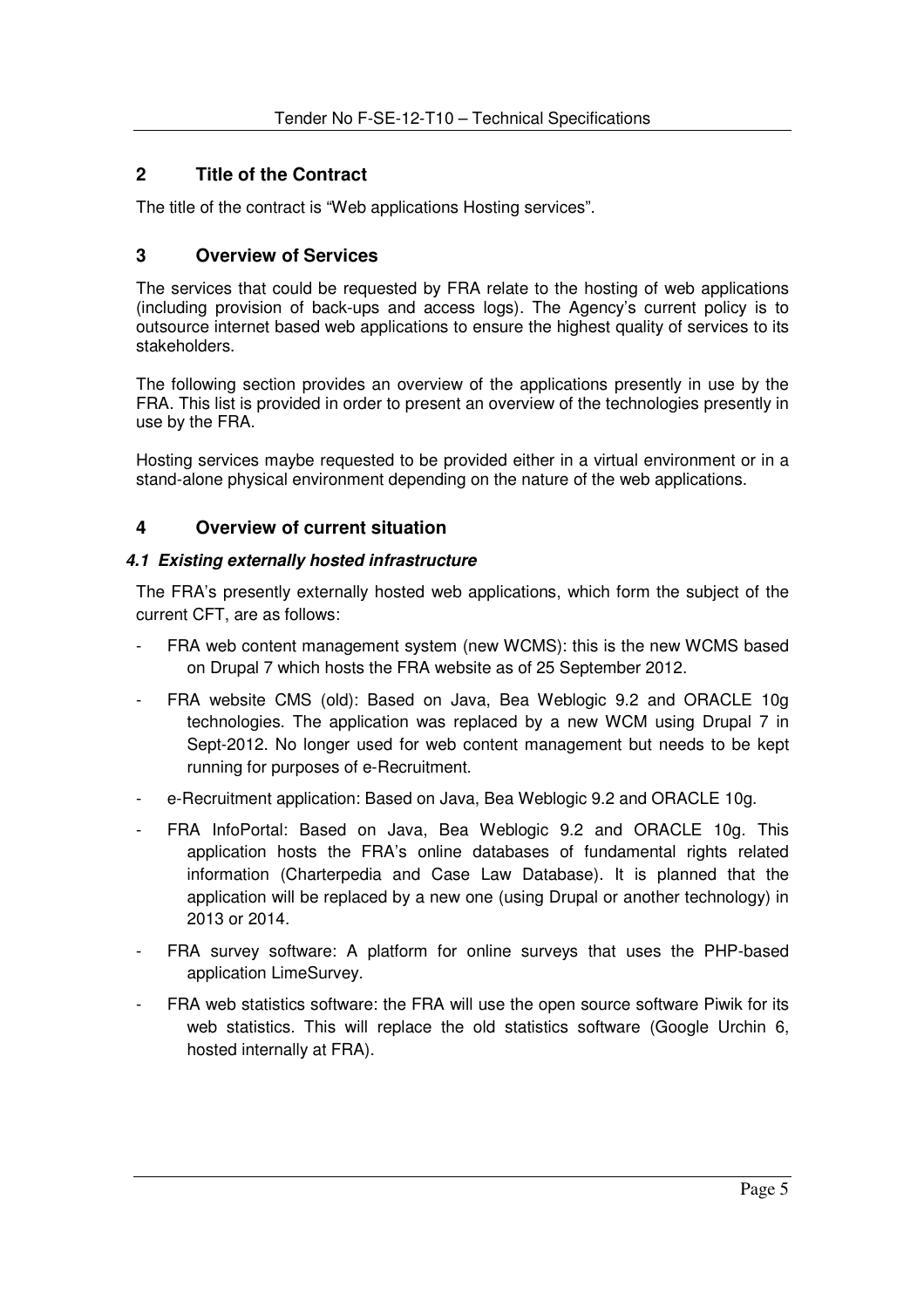The FRA reserves the right to add or remove applications to the above list of externally hosted applications as it sees fit.

#### **4.2 Minimum hardware infrastructure**

The minimum hardware infrastructure must be sufficient enough to support any of the following technologies online with the manufacturer's minimum specifications:

- Drupal 7
- **PHP 5.3 or higher**
- **J2EE** or equivalent
- **BEA Weblogic v. 8.1, 9.2 or higher.**
- ORACLE 10g or equivalent
- **Microsoft SQL server or equivalent**
- MySQL
- $-Linux$
- **Microsoft Exchange Server**

Tenderers are requested to provide the necessary hardware for any possible combinations of the above listed technologies.

#### **4.3 Minimum software infrastructure**

The contractor should be able to provide the necessary software requirements that match the web applications' needs. In particular, the minimum software infrastructure for the different technologies and operating systems should not be older than two versions than the latest version in the market.

#### **5 Service requirements**

#### **5.1 General conditions for the provision of services**

The technologies and tools used for the provision of the services and products should be in line with the technologies listed under section 4.1 and 4.2 or equivalent.

#### **5.2 Web Application Hosting services**

The present service requirements and related points lay down the minimum guaranteed service level requirements. The general scope of this section is to list the overall parameters associated with the delivery of hosting services under the contract.

Software licenses such as BEA Weblogic or ORACLE will be provided by FRA.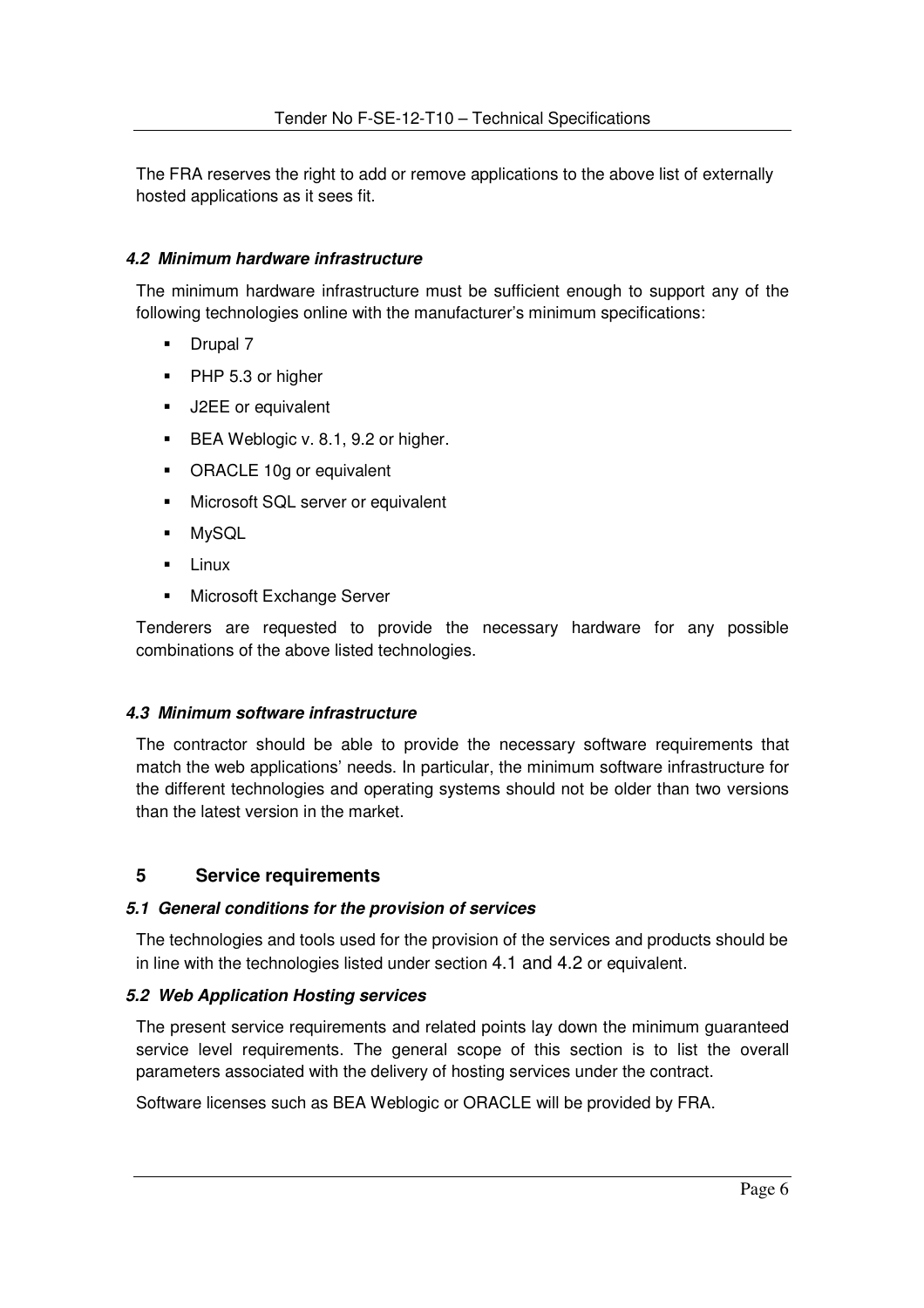# **5.3 Types of Web-hosting environments**

The agency may request any of the following types of web-hosting services:

**Shared Hosting**: In this case the hardware is owned by the contractor. The Agency's content and applications are located on a server and storage infrastructure that is shared with other customers of the contractor. In this case the Agency understands that there are limitations in customising the hosting environment to its needs.

**Virtual dedicated servers**: This hosting environment is similar to the Shared Hosting environment but it allows the Agency to install its own applications or request installation by a contractor and customize its setup.

**Dedicated hosting**: In dedicated hosting, the Agency should receive managed server infrastructure dedicated solely to its needs in the form of one or more stand-alone servers that are virtualized allowing the Agency to host one or more web applications.

#### **5.4 General conditions for the provision of services**

The contractor has to accept the minimum service requirements presented here; however, the contractor is allowed to propose an improved service level in each of the categories hereafter. In addition, if the contractor proposes an improved service level, the contractor will be bound to this proposal after acceptance by FRA and may not afterwards revert to the minimum requirements as set out in the present document.

# **5.4.1 Availability**

**Definition:** Measures the availability of the Web-hosted application. This provides the service recipient with the percentage of time that the application(s) were available for use in a specific month.

| Requirement                  | 24 hours per day, 7 days per week (365 days a year)                                                                                                                                                                          |  |
|------------------------------|------------------------------------------------------------------------------------------------------------------------------------------------------------------------------------------------------------------------------|--|
| <b>Measurement Range</b>     | Low = $99.8\%$ ; High = $99.999\%$                                                                                                                                                                                           |  |
| Compliance                   | Maintain Web-hosting application availability in good<br>working order so that service recipient and client<br>activities can take place within defined time frames.                                                         |  |
| <b>Measurement Frequency</b> | Monthly                                                                                                                                                                                                                      |  |
| Calculation Formula          | Total available hours/by total hours (less scheduled<br>maintenance hours) in measurement period. Each<br>server x 24 hours x 21.16 days (average work days in a<br>month) = "Monthly Available" to define if "Service Level |  |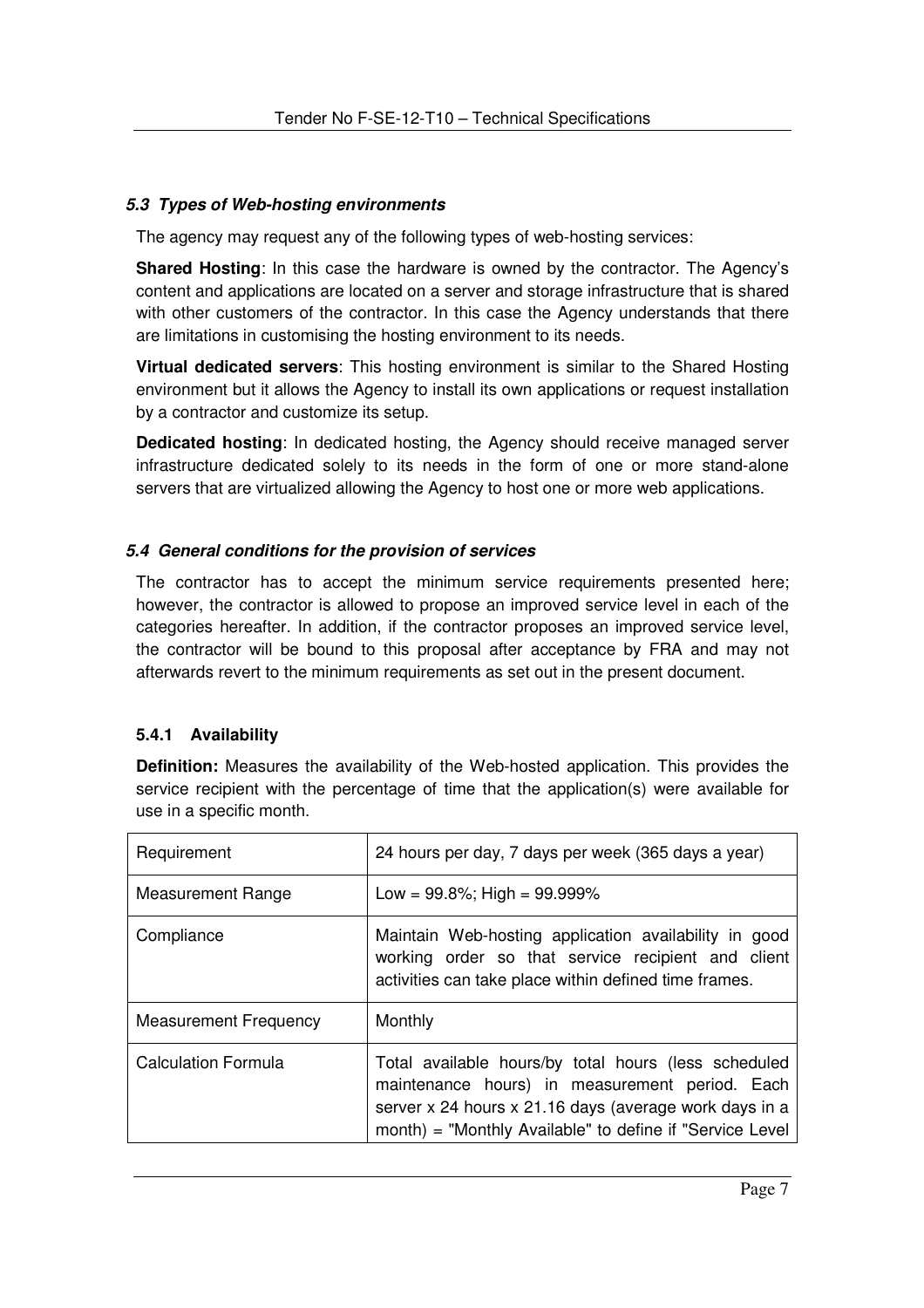| $-101$<br>. .<br>۱ ≀ ۱⊢ا<br> |
|------------------------------|
|                              |

#### **5.4.2 Response Time**

**Definition**: Measures the time taken to refresh the screen with requested information after the request is entered.

| Requirement                | 24 hours per day, 7 days per week (365 days a year)                                                                                                                   |
|----------------------------|-----------------------------------------------------------------------------------------------------------------------------------------------------------------------|
| <b>Measurement Range</b>   | Low = Page load target within 5 seconds;<br>$High = Page load target within 1 second;$                                                                                |
| Compliance                 | Maintain Web-hosting applications availability in good<br>working order so that service recipient and client<br>activities can take place within defined time frames. |
| Frequency                  | Monthly                                                                                                                                                               |
| <b>Calculation Formula</b> | Response Time: <y for<br="" formula:="" it="" seconds.="" takes="" time="">all characters to appear on an end-user screen from<br/>inquiry request initiation</y>     |

**NOTE:** The response time is also dependant in the way the web application is structured. In case web pages take longer to load then the measurement range maybe adjusted accordingly following agreement between the Agency and the Contractor.

# **5.4.3 Backup and Recovery**

**Definition:** Perform incremental backups (including of the access logs for web statistics) on a daily, weekly and monthly basis as required by the organization. The Agency may request additional back-ups of surveys running on the FRA survey software.

| Requirement              | 24 hours per day, 7 days per week (365 days a year)                                                                                              |
|--------------------------|--------------------------------------------------------------------------------------------------------------------------------------------------|
| <b>Measurement Range</b> | Low = $99\%$ of the time; High = $99.99\%$ of the time.                                                                                          |
| Compliance               | Perform daily backup, maintain minimum 7 daily cycles,<br>6 weekly, 13 monthly. Perform one recovery test per<br>year upon the Agency's request. |
| Frequency                | Monthly                                                                                                                                          |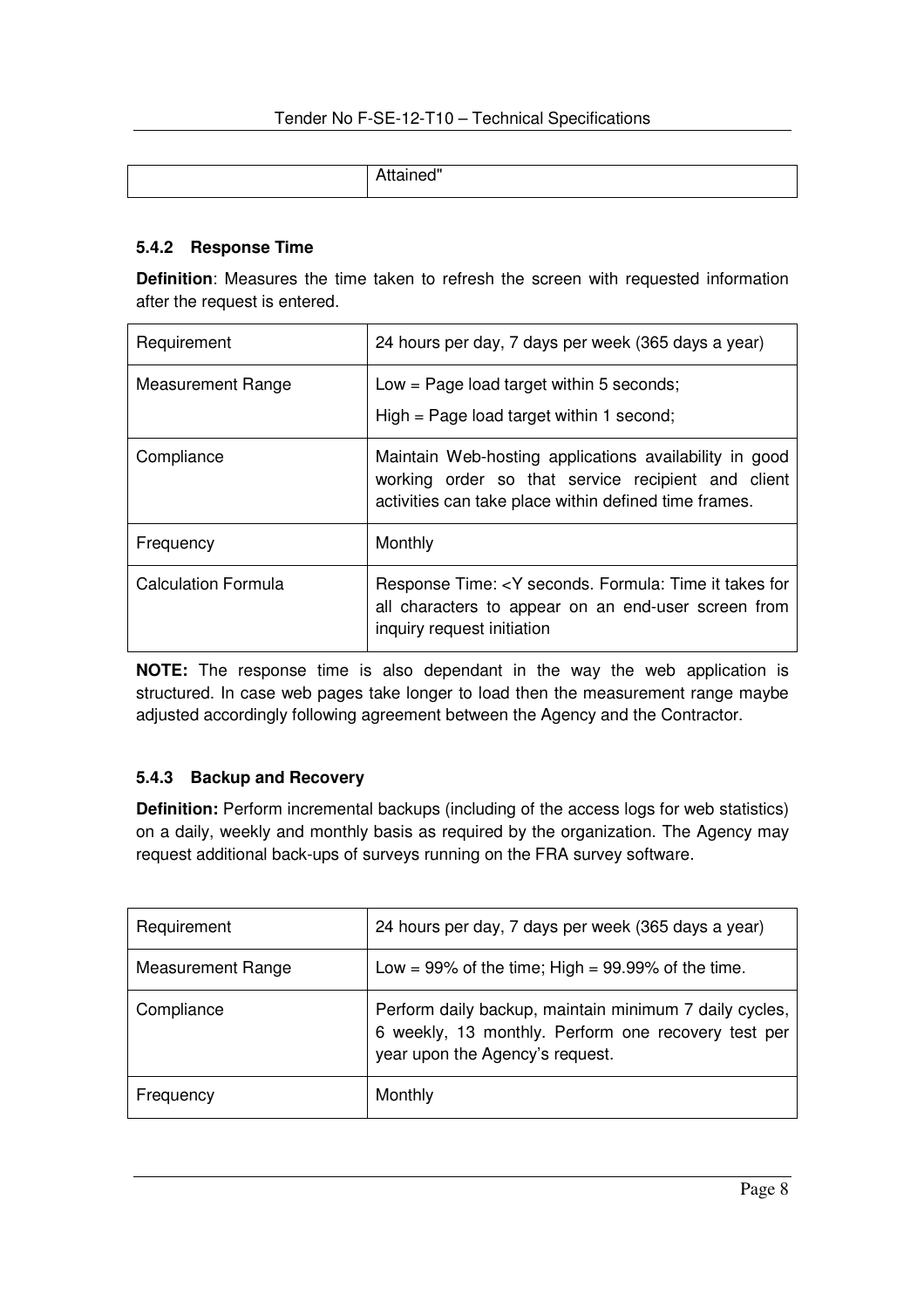| <b>Calculation Formula</b> | Confirm backup/recovery from backup/recovery logs                                                    |  |
|----------------------------|------------------------------------------------------------------------------------------------------|--|
| Data Sources               | Provide reporting of the back-up functions including<br>date and time-stamp capabilities and status. |  |

#### **5.4.4 Server Availability**

**Definition**: The percentage of time that the server is available for normal business operations.

| Requirement                | 24 hours per day, 7 days per week (365 days a year)                                                                                                                                                                        |  |
|----------------------------|----------------------------------------------------------------------------------------------------------------------------------------------------------------------------------------------------------------------------|--|
| <b>Measurement Range</b>   | Low = $98\%$ ; High = $99.95\%$                                                                                                                                                                                            |  |
| Compliance                 | Maintain server in good operating condition so<br>standard/normal organizations activities can take place<br>within defined time frames.                                                                                   |  |
| Frequency                  | Monthly                                                                                                                                                                                                                    |  |
| <b>Calculation Formula</b> | Total available hours/by total hours in measurement<br>period = "service level attainted." Example 12x5 = each<br>server x 12 hours x 21.6 days (average work days in a<br>month) = "Monthly Available measurement period" |  |
| Data Sources               | Tool supplied by service provider that automatically<br>records via "date and time stamping" for each activity<br>within a process including uptime and downtime data.                                                     |  |

#### **5.4.5 Security**

The contractor will provide full description of security measures taken to protect the applications and the data from intentional or accidental damage and from unauthorised access, such as:

- Server security management
- Timely application of security patches
- Human error reduction

The contractor must ensure that the latest patches and operating system updates are performed to ensure security. In case there are incidents where security breaches occurred then the Agency should be informed.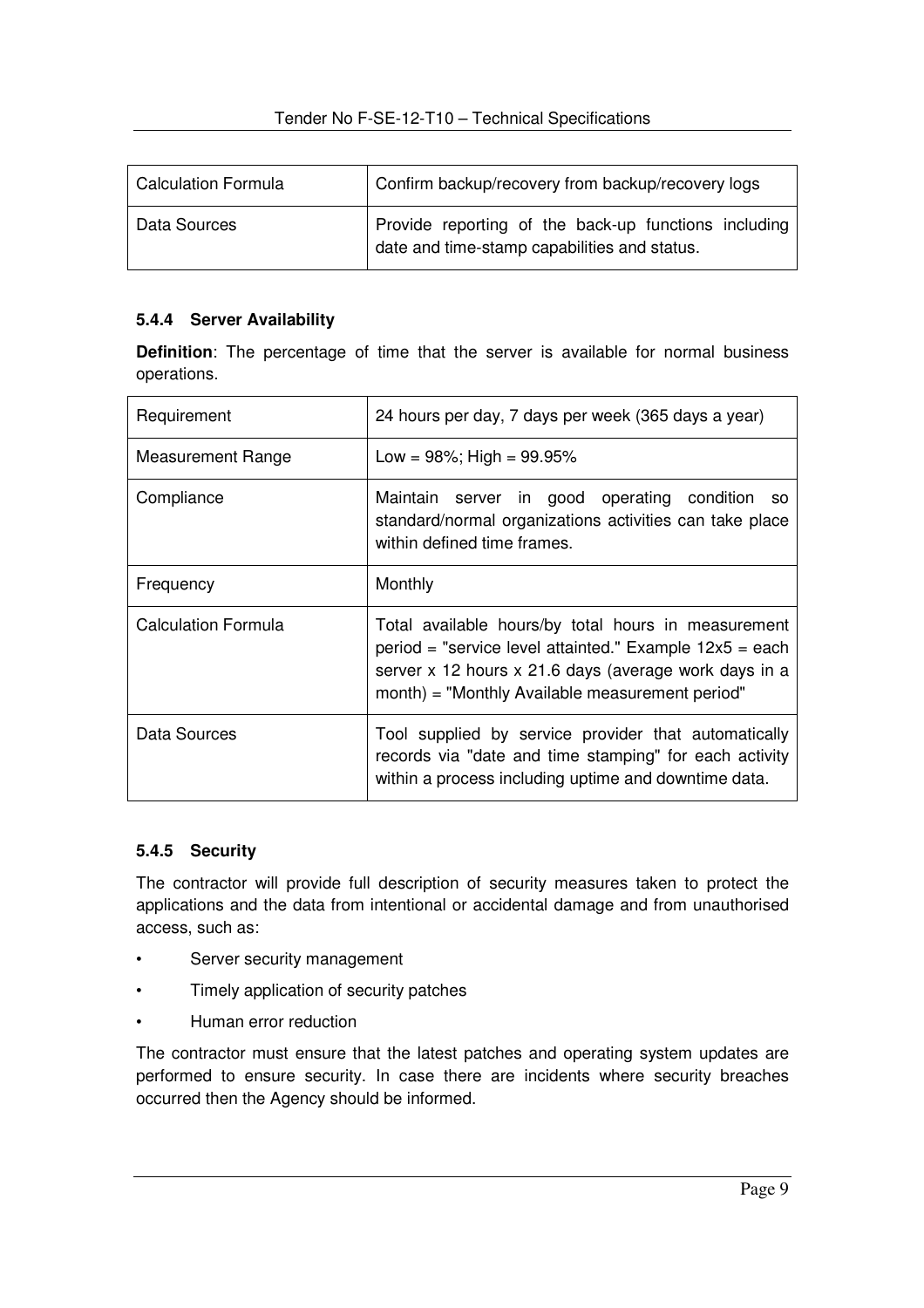#### **5.4.6 Restore times**

The service restore time is the time needed by the contractor to provide a solution to restore the service. During normal working hours (08:30 – 17:30) (Central European Time), the following reaction times are expected.

| <b>Item</b>                    | <b>Response times</b>                 |  |
|--------------------------------|---------------------------------------|--|
| Critical                       | 90% within 1 hour, 10% within 2 hours |  |
| Urgent                         | 95% within 2 hours, 5% within 4 hours |  |
| Normal                         | 95% within 4 hours, 5% within 6 hours |  |
| Table 2: Service restore times |                                       |  |

The tenderer should provide estimates for exceptional requests outside the normal working hours (as defined above).

#### **5.5 Web Hosting environment services**

The following specifications should be provided for any of the above listed types of web hosting environments: shared hosting, virtual dedicated servers and dedicated hosting.

For the standard hosting services and management of daily operations both a Production environment and a Staging environment are required. The Production environment hosts the applications (see Section 4.1 for list of applications) as described below.

Tenderers should provide a diagram of both Production and Staging environments, showing all machines, software installed and network connections

The performance of the staging environments should not match the one of the production as access to it will be limited to web team members and the contractors that develop and maintain the applications. Therefore, it should be kept to the minimum.

#### **5.5.1 Standard Hosting services – Production environment**

The standard hosting services for Production are as follows:

Provision of:

- Disc space of 50GB
- UPS power backups
- **Tape back-up service or other back-up service;**
- **Connection via:** 
	- o HTTP access to the hosted applications
	- $\circ$  FTP (or sFTP) access to the hosted applications and environment
	- o SSH connection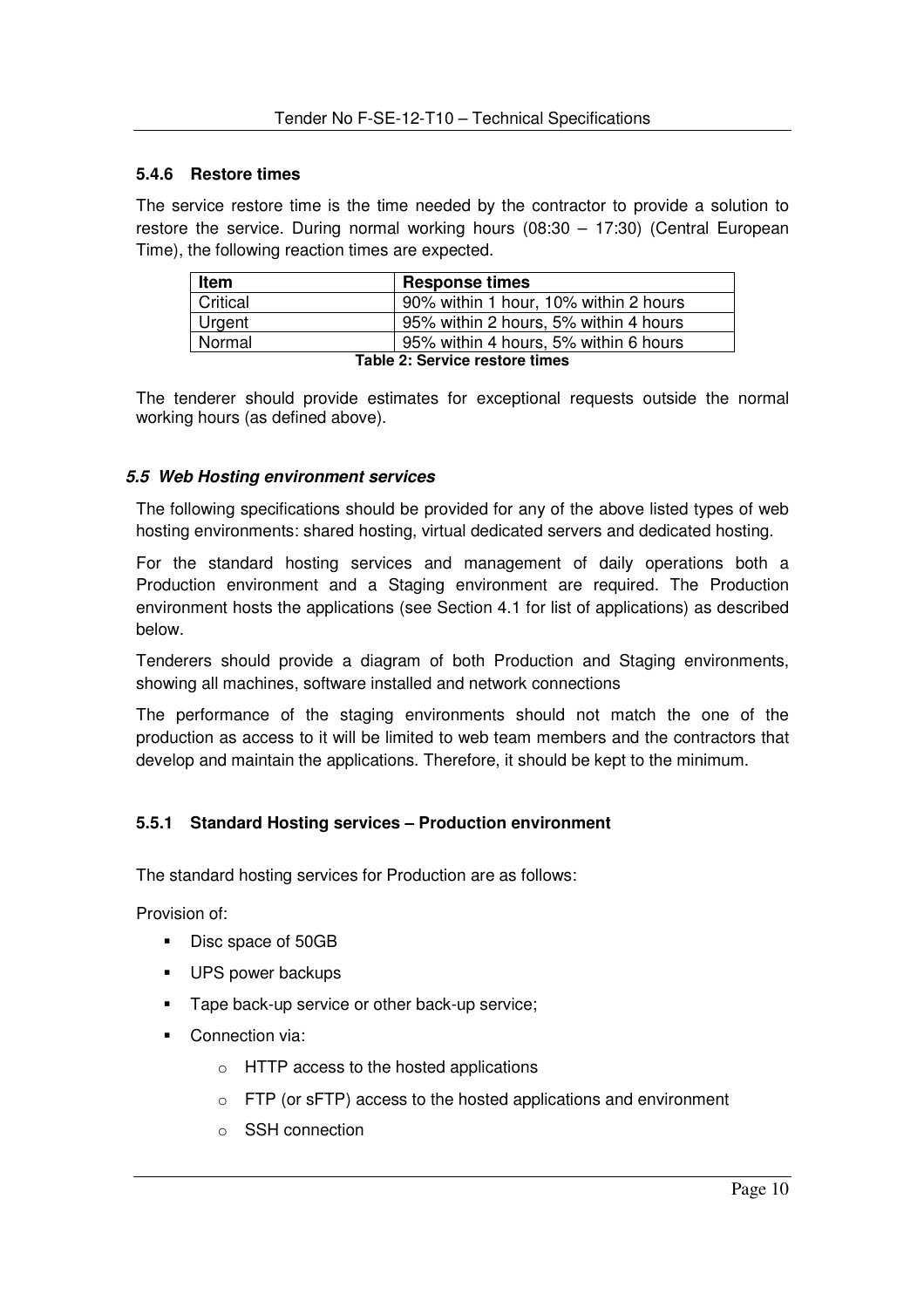These connections should allow remote access to the hosting environment which is necessary for application deployments, patches or running SQL scripts etc. A close collaboration with other FRA Contractors developing and maintaining the web applications is required.

- SSL support and provision of SSL certificates (x3) to be charged on a monthly basis.
- Guaranteed direct connection to a major internet backbone is required. An estimated bandwidth of 90-100GB/month is expected.
- **Streaming audio and video capabilities**

The tenderers should describe how they will maintain, check, monitor and report as described in section 6.3 on the services requested. This includes the allocation of human resources, description of all hardware and software used.

The table below shows the resources currently required by the applications on the existing Production environment.

| <b>Application</b>            | <b>Size</b> | Database size     |
|-------------------------------|-------------|-------------------|
| New WCM/website               | $2.9$ GB    | 1.7 <sub>GB</sub> |
| Infoportal                    | 1.8 GB      | 6.0 GB            |
| e-Recruitment                 | 3.7 GB      | 25.0 GB           |
| Survey software               | 79.0 MB     | 7.8 MB            |
| <b>Statistics software</b>    | 24 MB       | <b>NA</b>         |
| Old WCM                       | 3.7 GB      | 25.0 GB           |
| Other (static mini-sites etc) | 31.0 GB     |                   |

 $NA = not available$ 

Average website traffic was around 2 million hits per month (94.3 GB/month) for the first 6 months of 2012.

It is estimated that the website traffic could grow by 15-25% per year in the next few years.

# **5.5.2 Standard Hosting services – Staging environment**

The purpose of the Staging environment is to allow the FRA to test new software, enhancements to the existing systems, etc. The FRA will specify which of the applications on the Production environment should also be on the Staging. The applications on the Staging environment (including all content) should be synchronised regularly with the Production environment so that Staging reflects Production as closely as possible.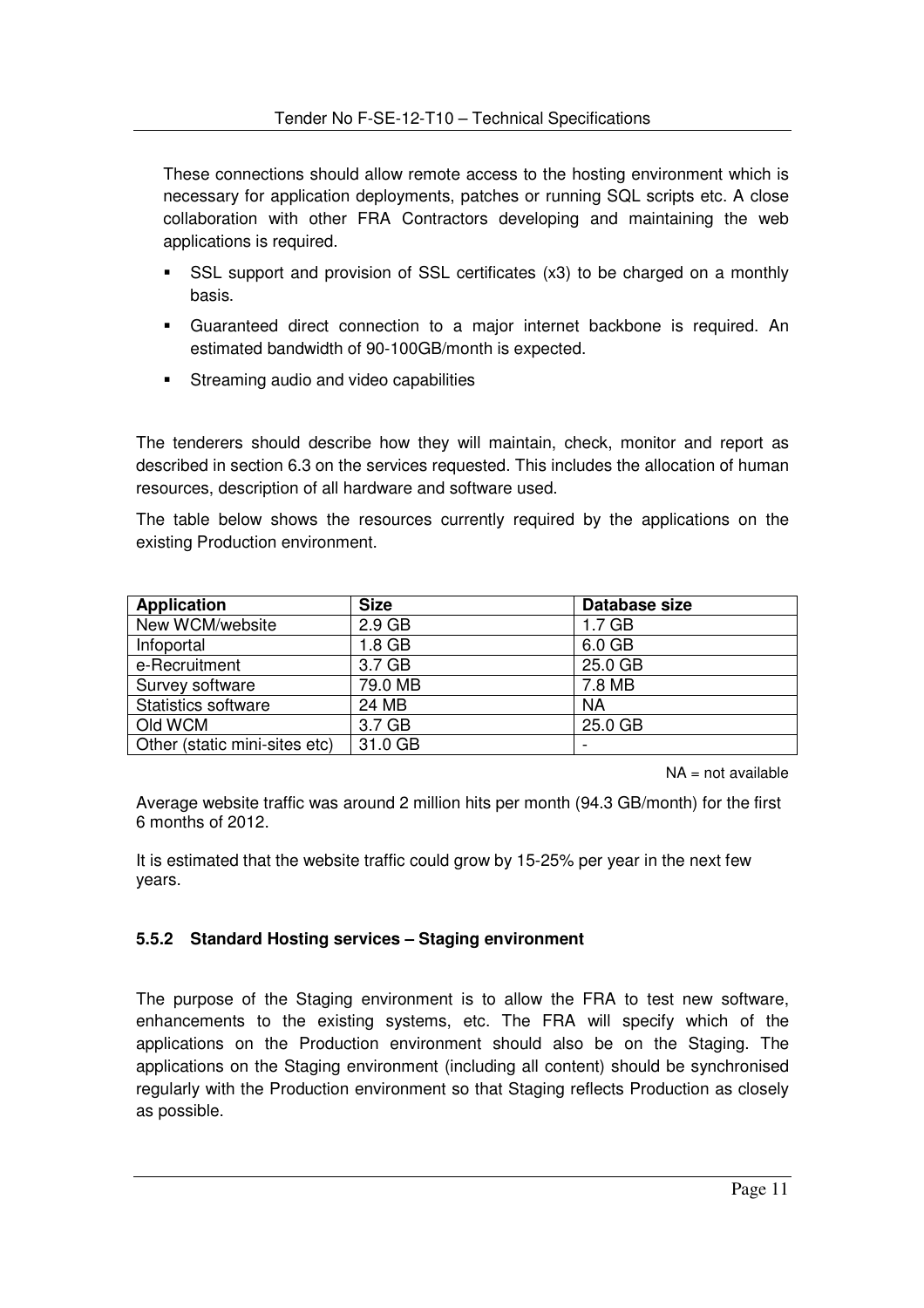The standard hosting services for Staging are as follows:

Provision of:

- Disc space of 10GB
- **UPS power backups**
- Tape back-up service or other back-up service:
- Connection via:
	- o HTTP access to the hosted applications
	- $\circ$  FTP (or sFTP) access to the hosted applications and environment
	- o SSH connection

These connections should allow remote access to the hosting environment which is necessary for application deployments, patches or running SQL scripts etc. A close collaboration with other FRA Contractors developing and maintaining the web applications is required.

The tenderers should describe how they will maintain, check, monitor and report as described in Section 6.3 on the services requested. This includes the allocation of human resources, description of all hardware and software used.

#### **5.6 Support**

The contractor should provide the necessary support and ensure that the following types of changes are addressed, if requested by FRA.

It is expected that the following types of changes maybe requested by FRA:

- **Standard change**
- Complex change
- **Emergency change**

The implementation time is the elapsed time between the assignment of the change request to the contractor and the closing of the change request. The service offered will be evaluated on a monthly basis. It is expected that the:

- The maximum implementation time (during working hours) for a standard simple change: 4 hours.
- The maximum implementation time (during working hours) for a complex change is: 6 hours.
- The maximum implementation time (24h/24h 7days/week) for an emergency change: 3 hours.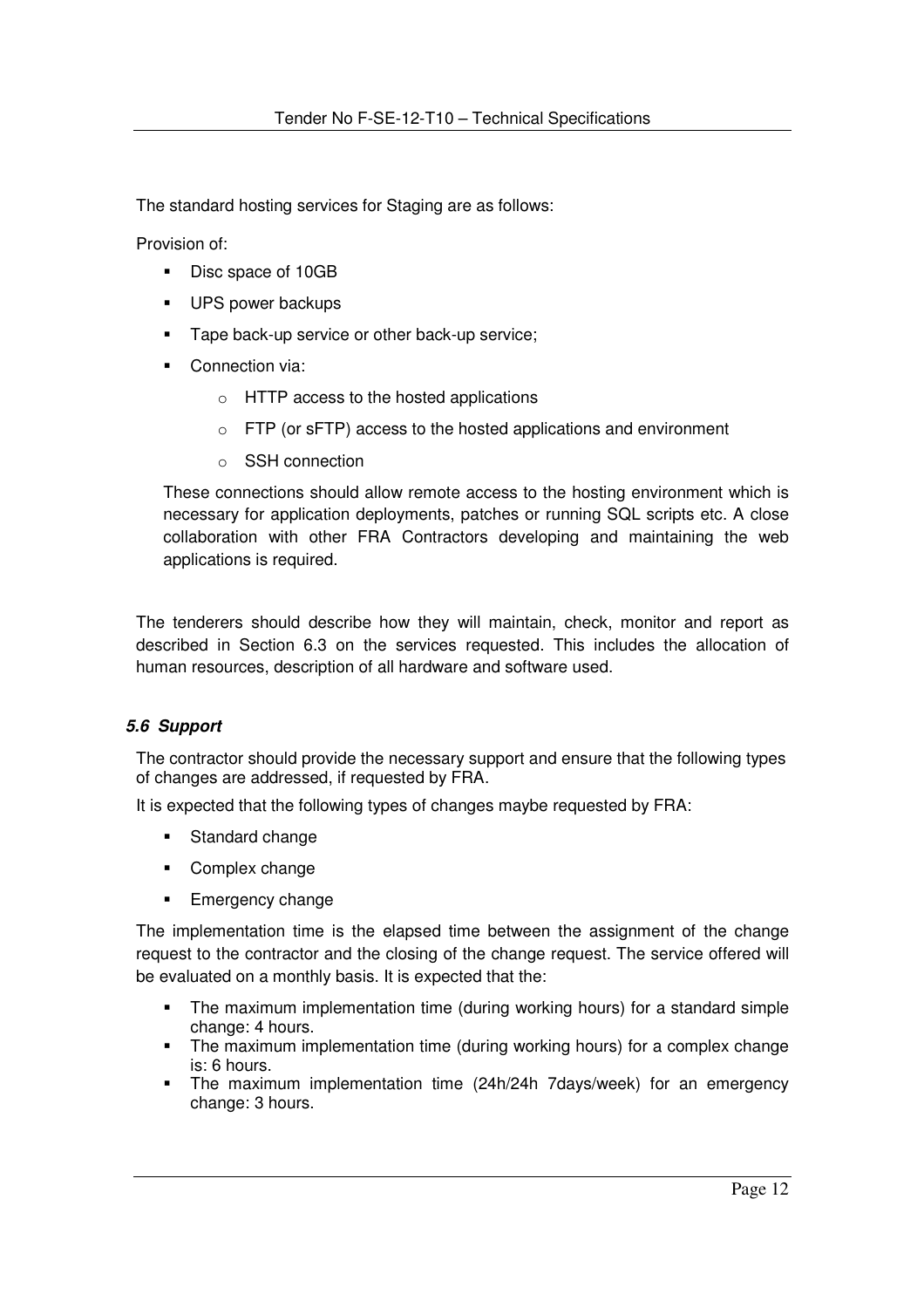#### **5.7 Take-over and hand-over of existing web-applications**

FRA may request the take-over and hand-over of the existing web applications from the current web application hosting provider and installation to the tenderer's hosting environment.

FRA will provide the necessary web-application documentation including installation manuals for the take-over.

The contractor should provide a detailed plan describing how it plans the take-over to ensure a smooth continuation of service. This activity includes the hosting environment preparation and not installation of the application that will be performed by another party.

For a hand-over, the contractor shall describe how documentation will be prepared and the hand over will be organised.

#### **5.8 Place of work and delivery**

The implementation of the services will be undertaken at the contractor's premises. When face to face meetings between FRA and the contractor are needed, these will take place at FRA's premises in Vienna.

Where possible, meetings between FRA and the contractor can be made by utilising modern technologies such as video conference systems or Microsoft Lync.

#### **5.9 Communication**

Communication between the tenderer and the FRA must be possible by phone, electronic mail, fax, normal and registered mail, and a communications solution such as Microsoft Lync or equivalent.

# **5.10 Language**

The working language of FRA is English. The English language shall be used throughout the project duration for all communication, reports and other documentation.

#### **6 Project management and progress reporting**

Under this activity, the overall management of the above activities will be ensured by the contractor(s) under the supervision of FRA.

#### **6.1 Project organisation**

The project organisation will consist of the contractor(s) project team and the project officer of FRA.

The contractor(s) shall nominate a project manager to have on his/her behalf overall responsibility for the execution of the project. The selected tenderer shall supply the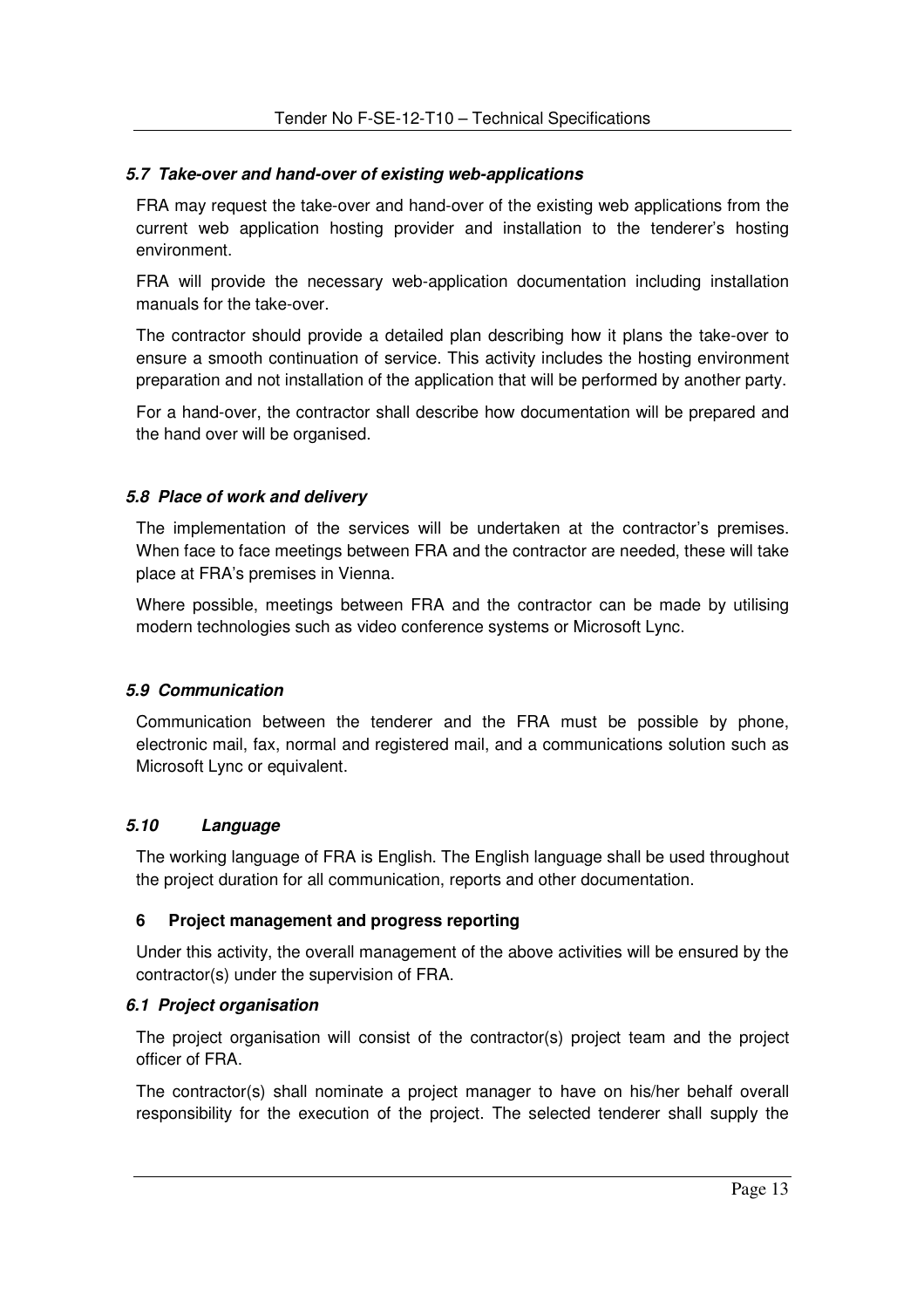curriculum vitae of the proposed project manager and other members of the project team.

A back-up for the nominated contractor project manager in case of unavailability should also be nominated. In addition, a description of the tasks, responsibilities and profiles of all members will be provided. Any change of project related personnel occurring once the contract has been signed shall be notified to FRA in writing. The FRA shall agree to the proposed changes in writing following the review of the curriculum vitae of the new member to assess if it is in line with FRA's requirements.

The project manager will ensure that the work under the contract is executed according to the specifications and with respect to the contractual deadlines. The project manager will be responsible to ensure quality-check of all deliverables and to respect the project management and quality plans.

FRA will nominate a project officer to monitor the project schedule and its progress. He or she will be the main point of contact for the contractor. The project officer may be assisted by other FRA officers, if deemed necessary. The contractor will be informed in such case. FRA will also nominate a back-up for the project officer in case of unavailability.

#### **6.2 Quality assurance**

The contractor(s) shall supply an overall **Project Management and Quality Plan (PMQP)**. At minimum, the PMQP should include details of:

- The quality assurance methodology to be applied by the contractor, including relevant quality check-points and indicators related to the contract,
- the contractor's project organisation, including the main points of interface with the FRA,
- a detailed project schedule,
- **•** project deliverables and timing,
- an Acceptance Plan including all milestones, deliverables, review, activities and dependencies for the timely and efficient completion of the contract,
- the project's critical path.
- **a** risk assessment and risk mitigation procedures,
- a list and description of actions required to be taken by the FRA.

The PMQP should be of sufficient detail to enable the FRA to evaluate progress and assess the QA methodology applied. The PMQP shall be one of the project deliverables, being subject to the approval by the FRA. If a need arises, the PMQP should be updated to reflect the current situation (again subject to FRA's approval).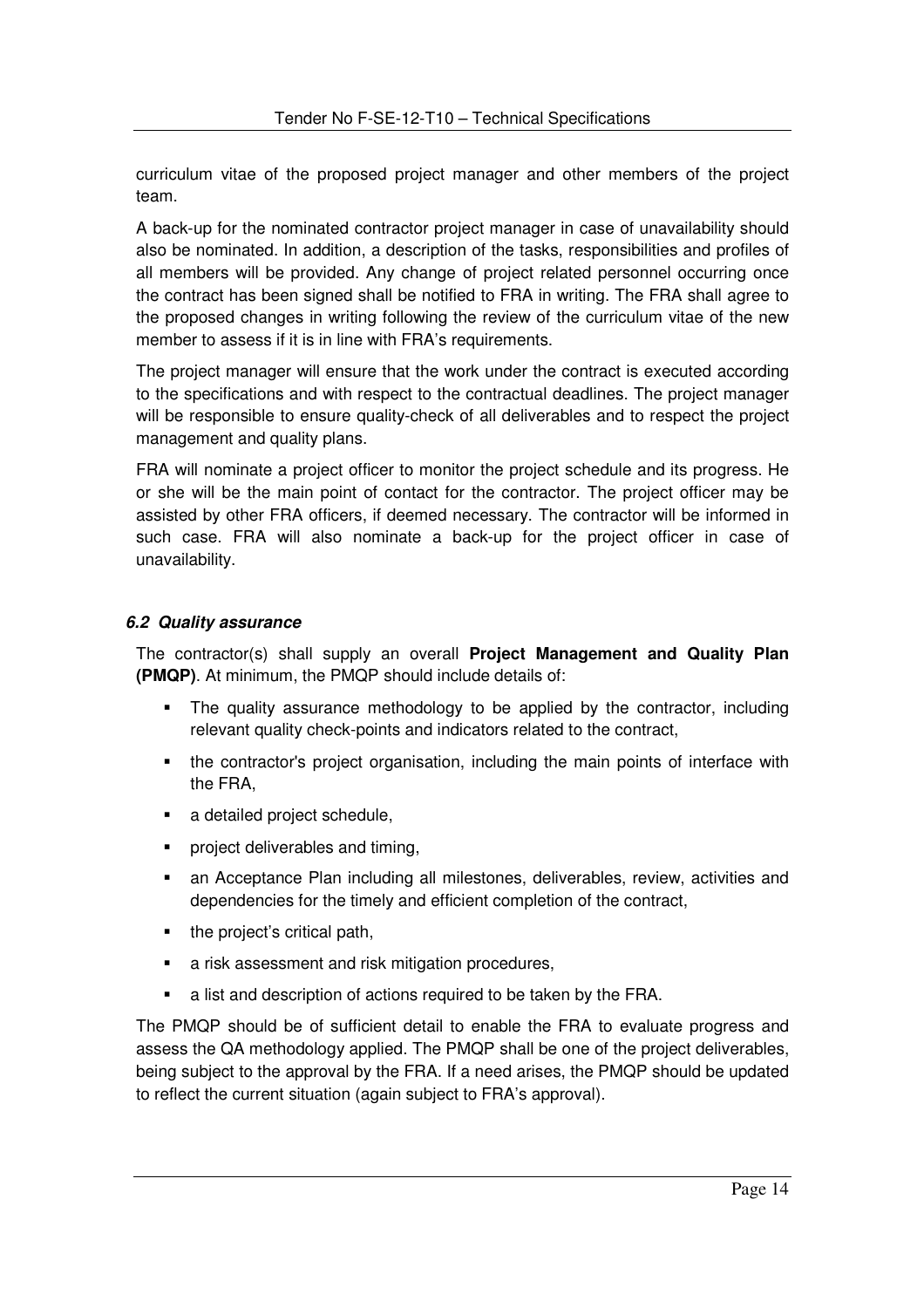#### **6.3 Project monitoring and reporting**

The FRA shall nominate one or more Project Officer(s) who will ensure project monitoring (e.g. Technical, Administrative). The contractor shall prepare and submit a monthly progress report to FRA, addressing at least the following points:

- the current status of the project,
- an analysis of any problem experienced and corresponding corrective actions, taken or proposed,
- **u** justification of any details occurred,
- **•** current resource consumption per team member.
- any actions required to be taken by the FRA,

The last month of the Specific Contract the contractor(s) shall prepare and submit a Final Report to FRA, addressing at least the following:

- Details of the results achieved.
- Quality assurance methods applied.
- Deviations from the original project plan with detailed justifications,
- Description of problems encountered and solutions adopted.
- **EXECT:** List of deliverables inline with the Specific Contract.

The final report will be subject to FRA approval. Following the approval of the final report all deliverables will be provided to FRA as defined in section 6.4.

#### **6.4 Acceptance of deliverables**

The procedure for accepting the deliverables shall be the following:

- **FRA receives the deliverables according to the contract deadlines,**
- During the progress report meetings, the contractor presents the deliverables for discussion with the FRA,
- Further actions which, in the opinion of the FRA, would be necessary for the acceptance of the deliverables will be undertaken by the contractor without delay. A new deliverable which takes into account comments or suggestions made by the FRA will have to be re-submitted within (2) two weeks unless specified otherwise.
- The contractor provides the FRA with access to an online database or bugtracking system in order to monitor possible bugs and problems. Both parties will enter problems and bugs faced as tickets. The contractor will update the status of the tickets on a daily basis during the implementation period.

All reports and related documentation delivered to FRA shall be written in English.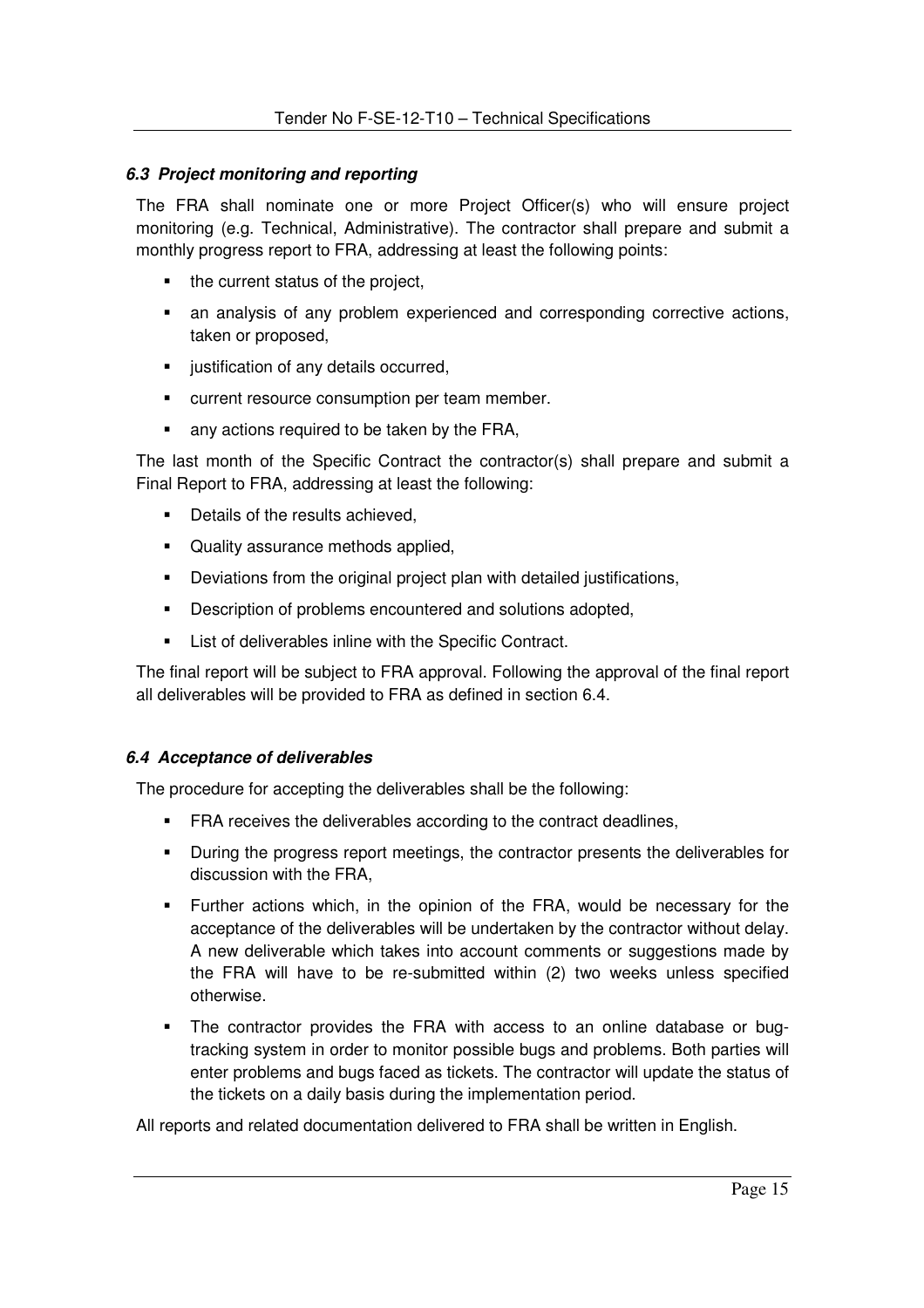The contractor shall produce one (1) CD-Rom versions of the project deliverables.

# **7 Description of profiles**

The required profiles are provided in the following table.

| <b>PROFILE</b>                       | <b>Required</b> |
|--------------------------------------|-----------------|
| <b>Project Manager</b>               | <b>YES</b>      |
| <b>Database Administrator</b>        | <b>YES</b>      |
| <b>Web Application Administrator</b> | <b>YES</b>      |

#### **Table 3: List of profiles**

# **7.1 Project Manager**

| Nature of the tasks                           | Project management including proposals for<br>project<br>$\bullet$                                                                  |
|-----------------------------------------------|-------------------------------------------------------------------------------------------------------------------------------------|
|                                               | strategies, planning, definition of tasks and deliverables,                                                                         |
|                                               | review of project deliverables, quality control, risk analysis                                                                      |
|                                               | and management, project status reports, problem reporting                                                                           |
|                                               | and management systems, follow up and organization.                                                                                 |
|                                               | Provide effective leadership for the project team ensuring that<br>٠                                                                |
|                                               | team members are motivated and constantly developing their                                                                          |
|                                               | skills and experience. Be in-charge of project activities and<br>review deliverables.                                               |
|                                               | Participate in functional and technical working groups and<br>٠                                                                     |
|                                               | progress meetings.                                                                                                                  |
|                                               | Estimate monitors costs, timescales<br>and<br>$\bullet$<br>resource                                                                 |
|                                               | requirements for the successful completion of each project to                                                                       |
|                                               | agreed terms of reference.                                                                                                          |
|                                               | Prepare and maintain project and quality plans and tracks<br>$\bullet$                                                              |
|                                               | activities against the plan, provide regular and accurate                                                                           |
|                                               | reports.                                                                                                                            |
|                                               | Manage the change control procedure following agreement<br>$\bullet$                                                                |
|                                               | for revisions to the project from project sponsors.                                                                                 |
| Qualifications and<br>professional experience | University degree<br>$\bullet$                                                                                                      |
|                                               | A minimum of eight (8) years of professional experience out<br>$\bullet$<br>of which a minimum of three (3) should be in IT project |
|                                               | management                                                                                                                          |
|                                               | Proven experience with quality procedures and IT service<br>٠                                                                       |
|                                               | management in at least 2 projects                                                                                                   |
|                                               | Excellent knowledge of English (level C1 based on Common<br>٠                                                                       |
|                                               | European Framework of Reference)                                                                                                    |

#### **7.2 Database Administrator**

| Nature of the tasks | Database administration (administer database login, access<br>rights etc.)<br>Setup of instances and distribute schema on them.<br>Resource monitoring and planning.<br>Tuning of database instances.<br>Problem diagnosis and solving. |
|---------------------|-----------------------------------------------------------------------------------------------------------------------------------------------------------------------------------------------------------------------------------------|
|---------------------|-----------------------------------------------------------------------------------------------------------------------------------------------------------------------------------------------------------------------------------------|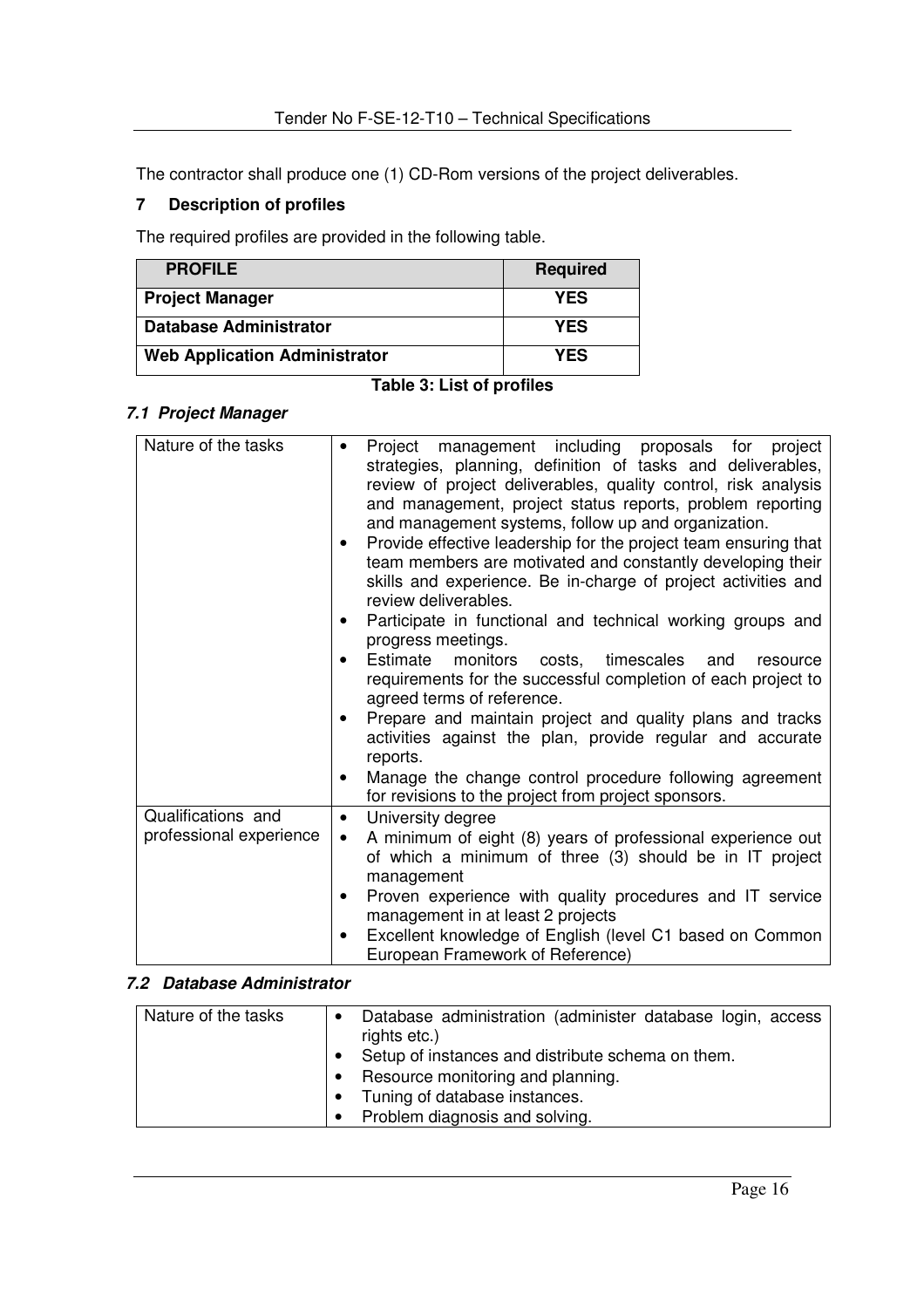|                                              |     | Security monitoring.<br>$\bullet$<br>Availability monitoring of services provided by the servers<br>$\bullet$<br>Automation of iterative tasks (writing of scripts)<br>$\bullet$<br>Technical documentation writing related to the database<br>$\bullet$<br>administration procedures.                                                                                                      |
|----------------------------------------------|-----|---------------------------------------------------------------------------------------------------------------------------------------------------------------------------------------------------------------------------------------------------------------------------------------------------------------------------------------------------------------------------------------------|
| Qualifications<br>professional<br>experience | and | University degree<br>$\bullet$<br>A minimum of 5 years in database administration,<br>$\bullet$<br>development and maintenance in ORACLE, MS-SQL and<br><b>MySQL</b><br>Professional certification as a Database Administrator<br>$\bullet$<br>Very good knowledge of the English language is required<br>$\bullet$<br>(Level B2 based on Common European Framework of<br>Reference (CEF)). |

#### **7.3 Web Application Administrator**

| Nature of the tasks     | Ability and previous experience in administering web           |
|-------------------------|----------------------------------------------------------------|
|                         | applications based on different web technologies in particular |
|                         | Drupal, PHP, J2EE, .NET, BEA Weblogic, MOSS, ORACLE,           |
|                         | MS-SQL, MySQL and LimeSurvey                                   |
|                         | Register maintenance incidences                                |
|                         | Provide solutions for given incidences.                        |
|                         | Technical evaluations - examining incidence reports.           |
|                         | Install and upgrade applications and operating systems.        |
|                         | Deploy installation patches.                                   |
| Qualifications and      | University degree                                              |
| professional experience | Minimum 5 years in IT, of which a minimum 3 years' should      |
|                         | be experience in maintenance support and administration of     |
|                         | web applications.                                              |
|                         | Very good knowledge of the English language is required        |
|                         | (Level B2 based on Common European Framework of                |
|                         | Reference (CEF))                                               |

#### **8 Required information**

Tenderers are invited to propose their best organisation and resource allocation to carry out the different tasks. The tenders are requested to provide their technical proposals, explaining:

#### **8.1 Management of daily operations**

The tenderers are invited to describe how they will organise the tasks following the conditions set out in Section 5.5 by providing descriptions of:

**Hosting type**: This will be of dedicated hosting (see section 5.3 for definition).

**Hard Disc space:** Provide information on the required hard disk space and additional hard disk space requested by the contractor.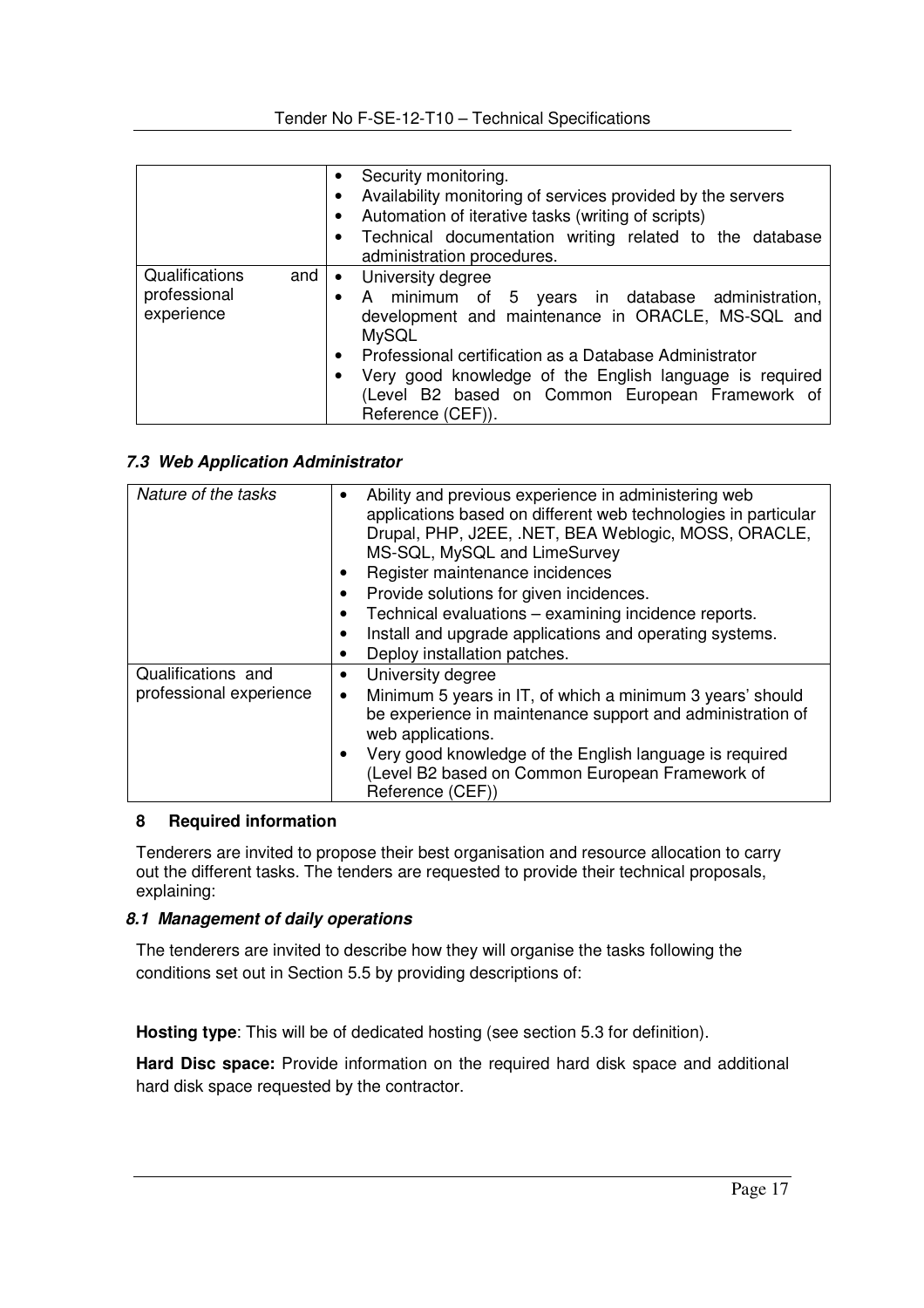**Data back-up and retrieval strategy**: Describe the back-up strategy used (daily, weekly, monthly etc.) ensuring that back-ups from previous months to can be retrieved, stating the number of months for which back-ups can be retrieved.

**Power backup:** Provide information of the available power back-up strategy in case of power shortages and failures.

**Internet connection**: High performance internet connection is expected for end-users when accessing the web-applications. Describe the connection bandwidth and failover strategy that will be employed to address these needs.

**HTTP and FTP access**: The application administrator should able access the application using HTTP and FTP. Describe the characteristics of such connections to ensure high performance when accessing the application's back-end and staging environments.

**Telnet and SSH access**: The application administrator should be able to access the hosted applications using telnet and or SSH access.

**Service provisions:** The tenderers must ensure that the requirements described under section 5.4 are met.

**SSL support and provision of certificates:** the tenderer should provide the services of secure socket layer connection upon request including provision of certificates.

**Streaming audio and video:** The tenderer should be able to provide support for audio and video streaming upon request. A financial offer for a monthly flat rate should be given.

**Reporting:** The following reporting services should be provided:

Monthly reports to be provided latest until the  $5<sup>th</sup>$  day of the month following the review period.

#### **8.2 Processing of data back-ups**

The tenderers are invited to describe how they will organise the tasks following the conditions set out in section 5.4.3 by providing descriptions of:

- Data back-up and retrieval strategy
- Power backup

#### **8.3 Measures taken in response to any incident**

The tenderers are invited to describe how they will organise the tasks following the conditions set out in section 5.4.6 by providing descriptions of

- Response time
- Recovery measures